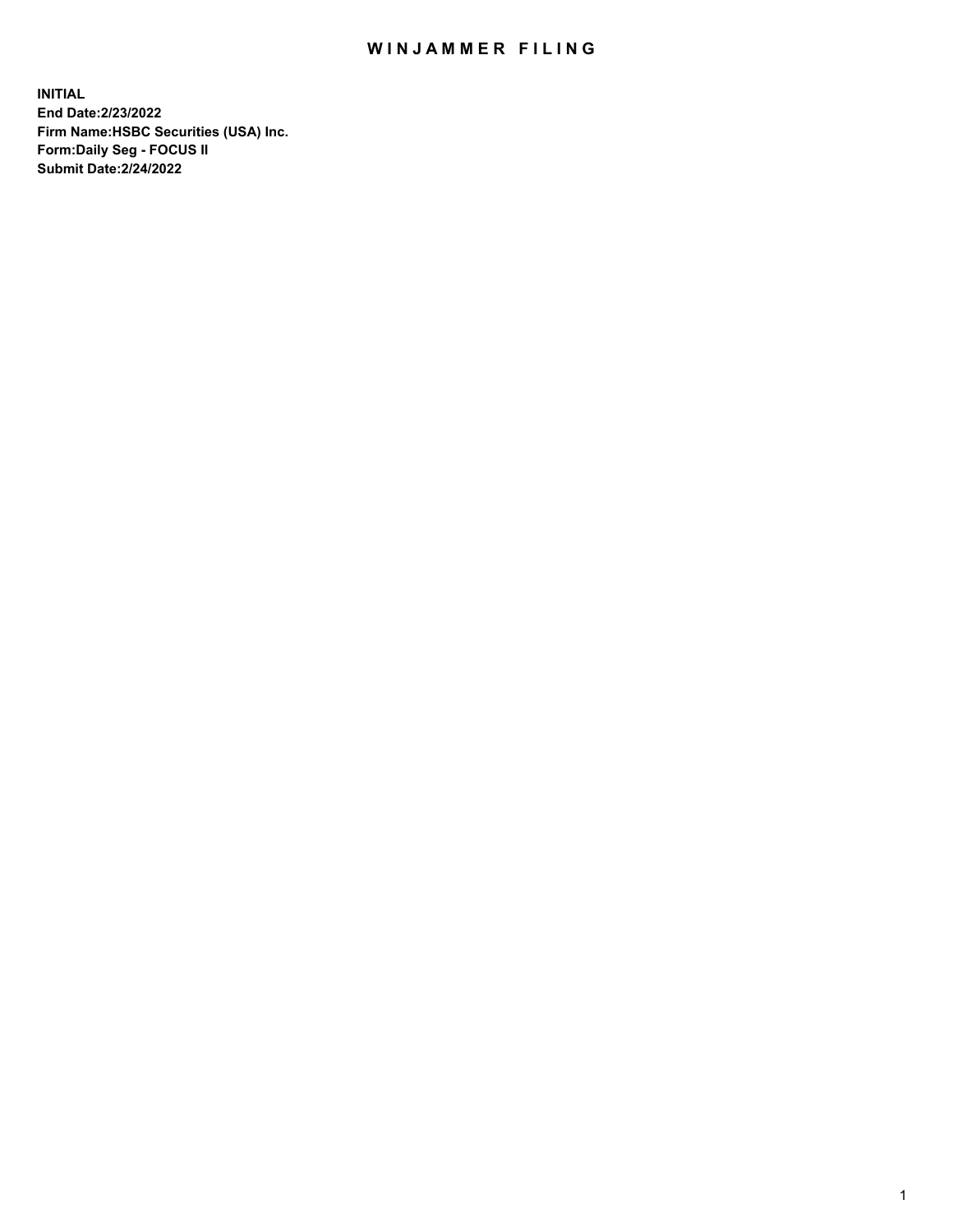**INITIAL End Date:2/23/2022 Firm Name:HSBC Securities (USA) Inc. Form:Daily Seg - FOCUS II Submit Date:2/24/2022 Daily Segregation - Cover Page**

| Name of Company                                                                                                                                                                                                                                                                                                                | <b>HSBC Securities (USA) Inc.</b>                          |
|--------------------------------------------------------------------------------------------------------------------------------------------------------------------------------------------------------------------------------------------------------------------------------------------------------------------------------|------------------------------------------------------------|
| <b>Contact Name</b>                                                                                                                                                                                                                                                                                                            | <b>Michael Vacca</b>                                       |
| <b>Contact Phone Number</b>                                                                                                                                                                                                                                                                                                    | 212-525-7951                                               |
| <b>Contact Email Address</b>                                                                                                                                                                                                                                                                                                   | michael.vacca@us.hsbc.com                                  |
| FCM's Customer Segregated Funds Residual Interest Target (choose one):<br>a. Minimum dollar amount: ; or<br>b. Minimum percentage of customer segregated funds required:% ; or<br>c. Dollar amount range between: and; or<br>d. Percentage range of customer segregated funds required between:% and%.                         | 96,000,000<br><u>0</u><br>0 <sub>0</sub><br>00             |
| FCM's Customer Secured Amount Funds Residual Interest Target (choose one):<br>a. Minimum dollar amount: ; or<br>b. Minimum percentage of customer secured funds required:%; or<br>c. Dollar amount range between: and; or<br>d. Percentage range of customer secured funds required between:% and%.                            | 15,000,000<br><u>0</u><br>0 <sub>0</sub><br>0 <sub>0</sub> |
| FCM's Cleared Swaps Customer Collateral Residual Interest Target (choose one):<br>a. Minimum dollar amount: ; or<br>b. Minimum percentage of cleared swaps customer collateral required:% ; or<br>c. Dollar amount range between: and; or<br>d. Percentage range of cleared swaps customer collateral required between:% and%. | 75,000,000<br><u>0</u><br><u>00</u><br>00                  |

Attach supporting documents CH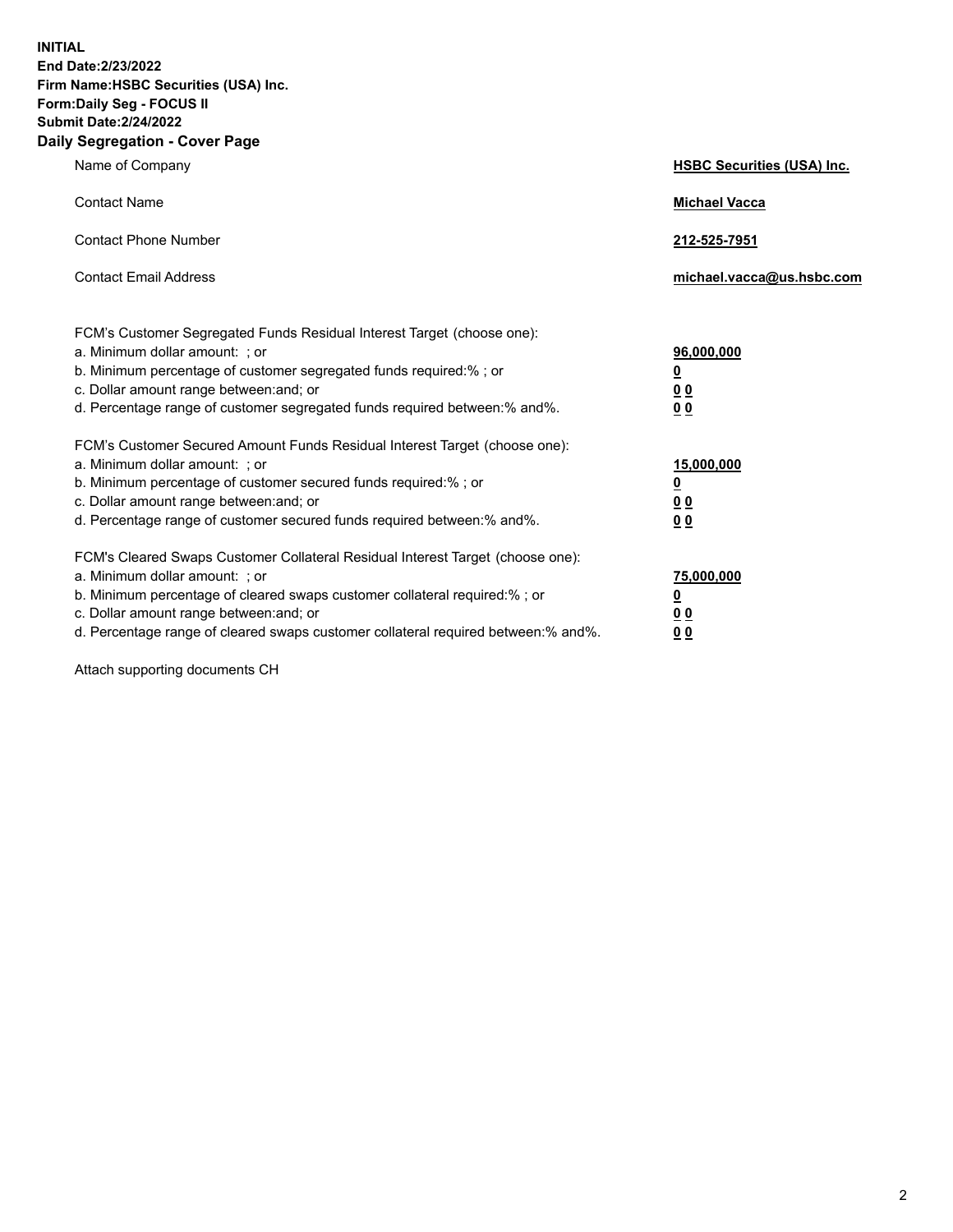**INITIAL End Date:2/23/2022 Firm Name:HSBC Securities (USA) Inc. Form:Daily Seg - FOCUS II Submit Date:2/24/2022 Daily Segregation - Secured Amounts** Foreign Futures and Foreign Options Secured Amounts Amount required to be set aside pursuant to law, rule or regulation of a foreign government or a rule of a self-regulatory organization authorized thereunder 1. Net ledger balance - Foreign Futures and Foreign Option Trading - All Customers A. Cash **128,614,894** [7315] B. Securities (at market) **50,486,649** [7317] 2. Net unrealized profit (loss) in open futures contracts traded on a foreign board of trade **-14,138,490** [7325] 3. Exchange traded options a. Market value of open option contracts purchased on a foreign board of trade **0** [7335] b. Market value of open contracts granted (sold) on a foreign board of trade **0** [7337] 4. Net equity (deficit) (add lines 1. 2. and 3.) **164,963,053** [7345] 5. Account liquidating to a deficit and account with a debit balances - gross amount **88,690** [7351] Less: amount offset by customer owned securities **-88,516** [7352] **174** [7354] 6. Amount required to be set aside as the secured amount - Net Liquidating Equity Method (add lines 4 and 5) 7. Greater of amount required to be set aside pursuant to foreign jurisdiction (above) or line 6. FUNDS DEPOSITED IN SEPARATE REGULATION 30.7 ACCOUNTS 1. Cash in banks A. Banks located in the United States **32,856,259** [7500] B. Other banks qualified under Regulation 30.7 **0** [7520] **32,856,259** [7530] 2. Securities A. In safekeeping with banks located in the United States **50,486,649** [7540]

- B. In safekeeping with other banks qualified under Regulation 30.7 **0** [7560] **50,486,649** [7570]
- 3. Equities with registered futures commission merchants
	- A. Cash **0** [7580]
	- B. Securities **0** [7590]
	- C. Unrealized gain (loss) on open futures contracts **0** [7600]
	- D. Value of long option contracts **0** [7610]
	- E. Value of short option contracts **0** [7615] **0** [7620]
- 4. Amounts held by clearing organizations of foreign boards of trade
	- A. Cash **0** [7640]
	- B. Securities **0** [7650]
	- C. Amount due to (from) clearing organization daily variation **0** [7660]
	- D. Value of long option contracts **0** [7670]
	- E. Value of short option contracts **0** [7675] **0** [7680]
- 5. Amounts held by members of foreign boards of trade
	-
	- B. Securities **0** [7710]
	- C. Unrealized gain (loss) on open futures contracts **-14,138,490** [7720]
	- D. Value of long option contracts **0** [7730]
	- E. Value of short option contracts **0** [7735] **136,711,968** [7740]
- 6. Amounts with other depositories designated by a foreign board of trade **0** [7760]
- 7. Segregated funds on hand **0** [7765]
- 8. Total funds in separate section 30.7 accounts **220,054,876** [7770]
- 9. Excess (deficiency) Set Aside for Secured Amount (subtract line 7 Secured Statement Page 1 from Line 8)
- 10. Management Target Amount for Excess funds in separate section 30.7 accounts **15,000,000** [7780]
- 11. Excess (deficiency) funds in separate 30.7 accounts over (under) Management Target **40,091,649** [7785]
- **0** [7305]
- 
- **164,963,227** [7355]
- **164,963,227** [7360]
- 
- 
- 
- 
- 
- A. Cash **150,850,458** [7700] **55,091,649** [7380]
	-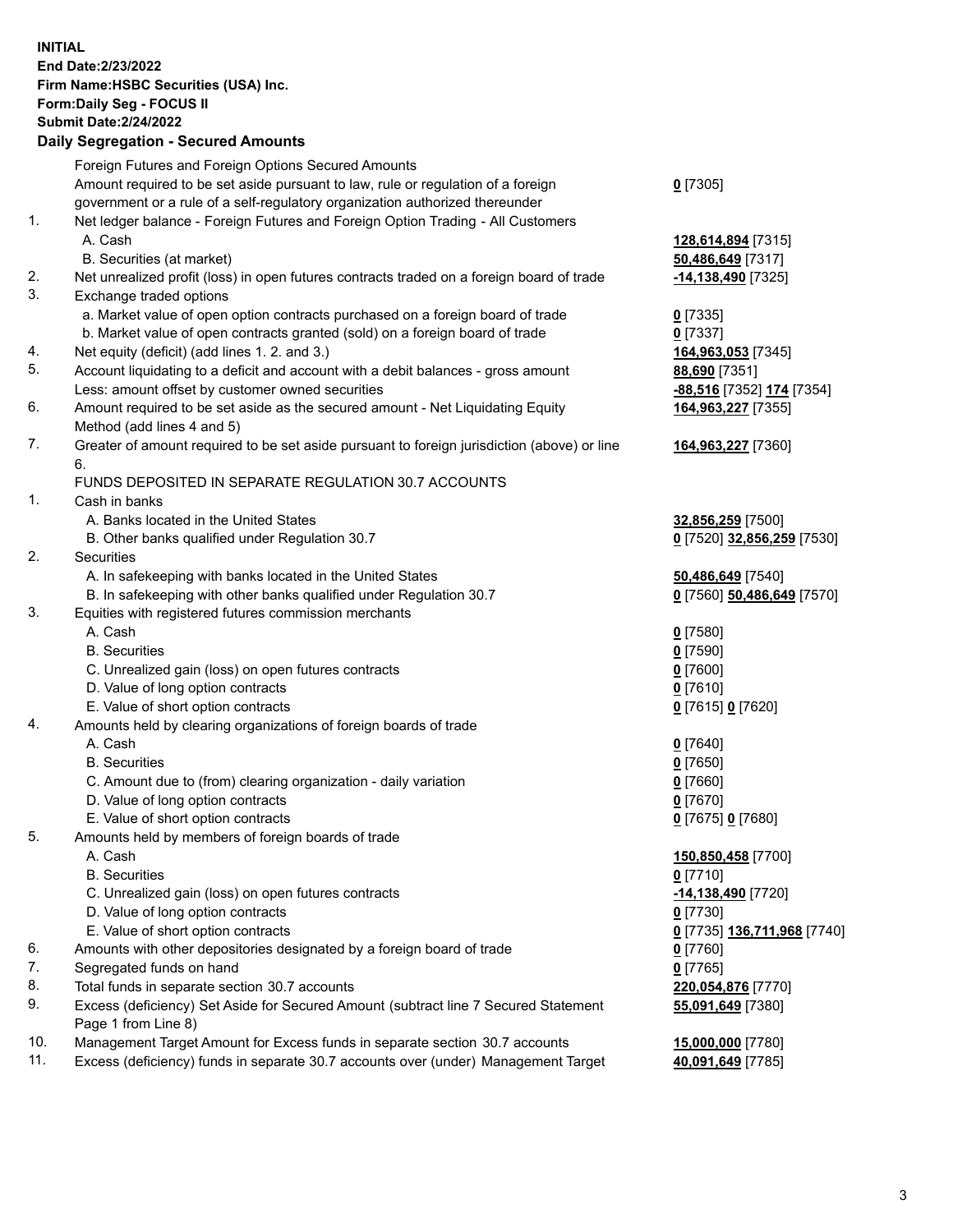**INITIAL End Date:2/23/2022 Firm Name:HSBC Securities (USA) Inc. Form:Daily Seg - FOCUS II Submit Date:2/24/2022 Daily Segregation - Segregation Statement** SEGREGATION REQUIREMENTS(Section 4d(2) of the CEAct) 1. Net ledger balance A. Cash **3,725,994,926** [7010] B. Securities (at market) **828,365,951** [7020] 2. Net unrealized profit (loss) in open futures contracts traded on a contract market **-1,998,811,535** [7030] 3. Exchange traded options A. Add market value of open option contracts purchased on a contract market **1,927,828,638** [7032] B. Deduct market value of open option contracts granted (sold) on a contract market **-301,377,557** [7033] 4. Net equity (deficit) (add lines 1, 2 and 3) **4,182,000,423** [7040] 5. Accounts liquidating to a deficit and accounts with debit balances - gross amount **7,062,108** [7045] Less: amount offset by customer securities **-7,051,613** [7047] **10,495** [7050] 6. Amount required to be segregated (add lines 4 and 5) **4,182,010,918** [7060] FUNDS IN SEGREGATED ACCOUNTS 7. Deposited in segregated funds bank accounts A. Cash **6,371,543** [7070] B. Securities representing investments of customers' funds (at market) **0** [7080] C. Securities held for particular customers or option customers in lieu of cash (at market) **61,514,121** [7090] 8. Margins on deposit with derivatives clearing organizations of contract markets A. Cash **2,077,501,873** [7100] B. Securities representing investments of customers' funds (at market) **44,848,204** [7110] C. Securities held for particular customers or option customers in lieu of cash (at market) **740,930,915** [7120] 9. Net settlement from (to) derivatives clearing organizations of contract markets **-293,397,854** [7130] 10. Exchange traded options A. Value of open long option contracts **1,927,828,638** [7132] B. Value of open short option contracts **-301,377,557** [7133] 11. Net equities with other FCMs A. Net liquidating equity **-244,769** [7140] B. Securities representing investments of customers' funds (at market) **0** [7160] C. Securities held for particular customers or option customers in lieu of cash (at market) **24,027,344** [7170] 12. Segregated funds on hand **1,893,571** [7150] 13. Total amount in segregation (add lines 7 through 12) **4,289,896,029** [7180] 14. Excess (deficiency) funds in segregation (subtract line 6 from line 13) **107,885,111** [7190] 15. Management Target Amount for Excess funds in segregation **96,000,000** [7194] 16. Excess (deficiency) funds in segregation over (under) Management Target Amount **11,885,111** [7198]

Excess